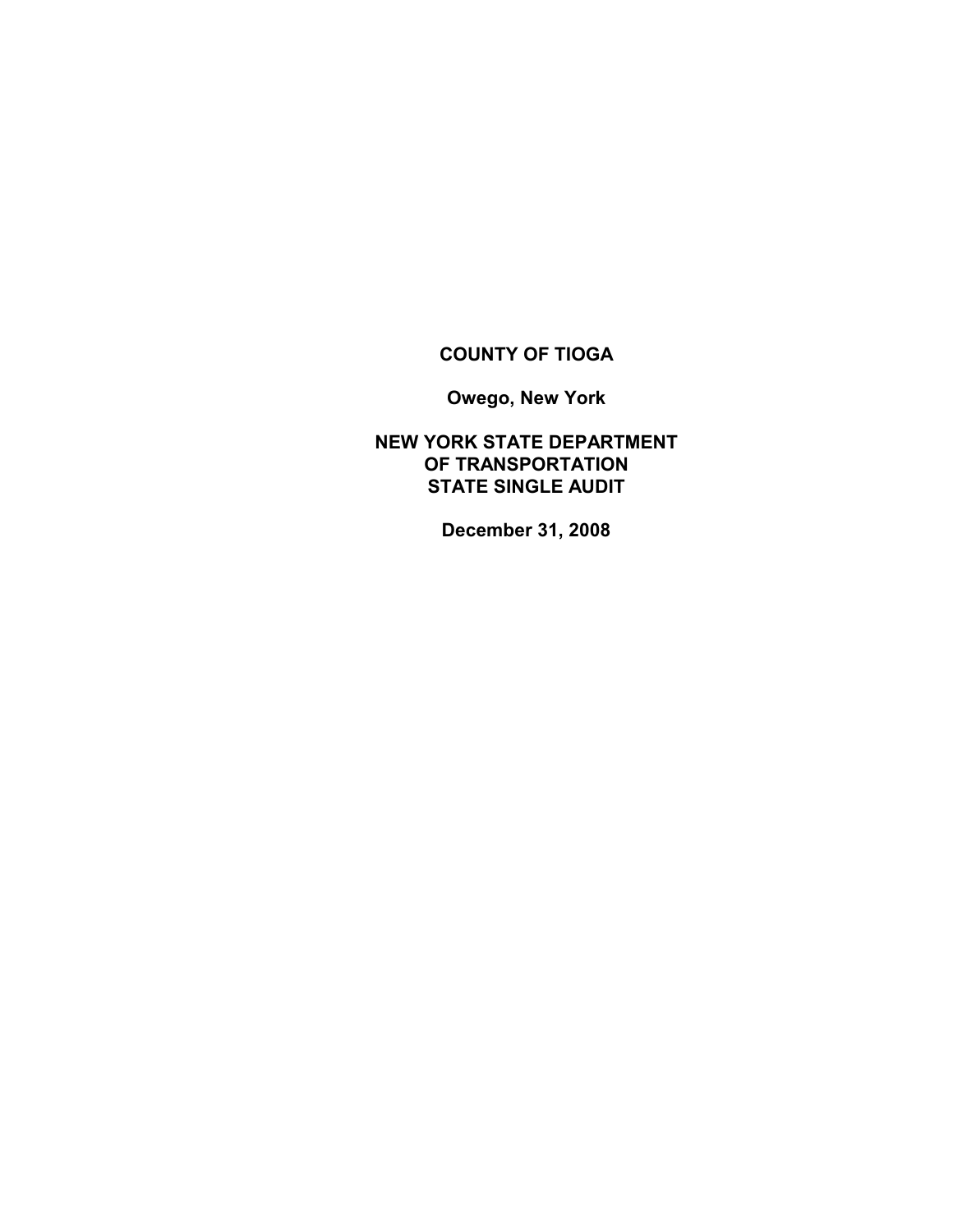## COUNTY OF TIOGA NEW YORK STATE DEPARTMENT OF TRANSPORTATION STATE SINGLE AUDIT DECEMBER 31, 2008

|                                           | 1-1а          |
|-------------------------------------------|---------------|
|                                           | $\mathcal{P}$ |
|                                           | 3             |
| Schedule of Findings and Questioned Costs |               |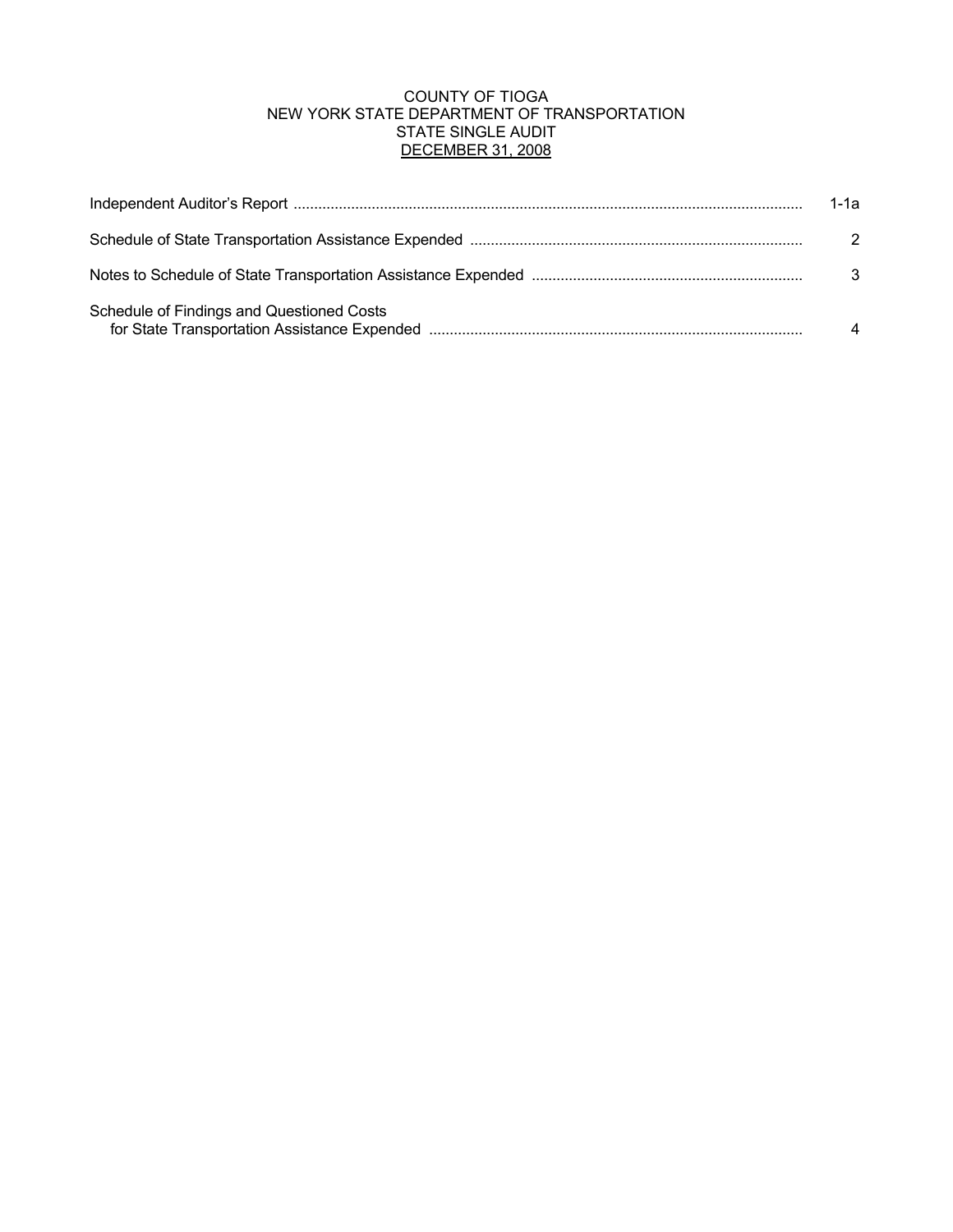John H. Dietershagen, C.P.A. Jerry E. Mickelson, C.P.A. Thomas K. Van Derzee, C.P.A. Debbie Conley Jordan, C.P.A. Patrick S. Jordan, C.P.A. Duane R. Shoen, C.P.A. Lesley L. Horner, C.P.A. D. Leslie Spurgin, C.P.A.



# **Ciaschi** · **Dietershagen** · **Little** · **Mickelson & Company, LLP**

*Certified Public Accountants and Consultants*

Frederick J. Ciaschi, C.P.A.

#### REPORT ON COMPLIANCE AND CONTROLS OVER STATE TRANSPORTATION ASSISTANCE EXPENDED BASED ON AN AUDIT OF FINANCIAL STATEMENTS PERFORMED IN ACCORDANCE WITH *GOVERNMENT AUDITING STANDARDS*

#### INDEPENDENT AUDITOR'S REPORT

County Legislature County of Tioga Owego, New York

#### **Compliance**

We have audited the compliance of the County of Tioga with the types of compliance requirements described in the preliminary Draft Part 43 of the New York State Codification of Rules and Regulations (NYCRR) that are applicable to each state transportation assistance program tested for the year ended December 31, 2008. The programs tested are identified in the summary of audit results section of the accompanying schedule of findings and questioned costs. Compliance with the requirements of laws, regulations, contracts and grants applicable to each program tested is the responsibility of the County of Tioga's management. Our responsibility is to express an opinion on the County of Tioga's compliance based on our audit.

We conducted our audit of compliance in accordance with generally accepted auditing standards; the standards applicable to financial audits contained in Government Auditing Standards, issued by the Comptroller General of the United States; and Draft Part 43 of NYCRR. Those standards and Draft Part 43 require that we plan and perform the audit to obtain reasonable assurance about whether non-compliance with the types of compliance requirements referred to above, that could have a direct and material effect on the state transportation assistance programs tested, has occurred. An audit includes examining, on a test basis, evidence about the County of Tioga's compliance with those requirements and performing such other procedures as we considered necessary in the circumstances. We believe that our audit provides a reasonable basis for our opinion. Our audit does not provide a legal determination on the County of Tioga's compliance with those requirements.

In our opinion, the County of Tioga complied, in all material respects, with the requirements referred to above that are applicable to each of its state transportation assistance programs tested for the year ended December 31, 2008.

#### Internal Control Over Compliance

The management of the County of Tioga is responsible for establishing and maintaining effective internal control over compliance with the requirements of laws, regulations, contracts, and grants applicable to state transportation assistance programs tested. In planning and performing our audit, we considered the County of Tioga's internal control over compliance with requirements that could have a direct and material effect on the state transportation assistance programs tested in order to determine our auditing procedures for the purpose of expressing our opinion on compliance, and to test and report on the internal control over compliance in accordance with Draft Part 43 of NYCRR.

39 Church Street Cortland, New York 13045 607-753-7439 *fax 607-753-7874*

401 East State Street ~ Suite 500 Ithaca, New York 14850 607-272-4444 *fax 607-273-8372* **w[ww.cdlm.com](www.cdlm.com)**

**CORTLAND ITHACA WATKINS GLEN**

108 West Fourth Street Watkins Glen, New York 14891 607-535-4443 *fax 607-535-6220*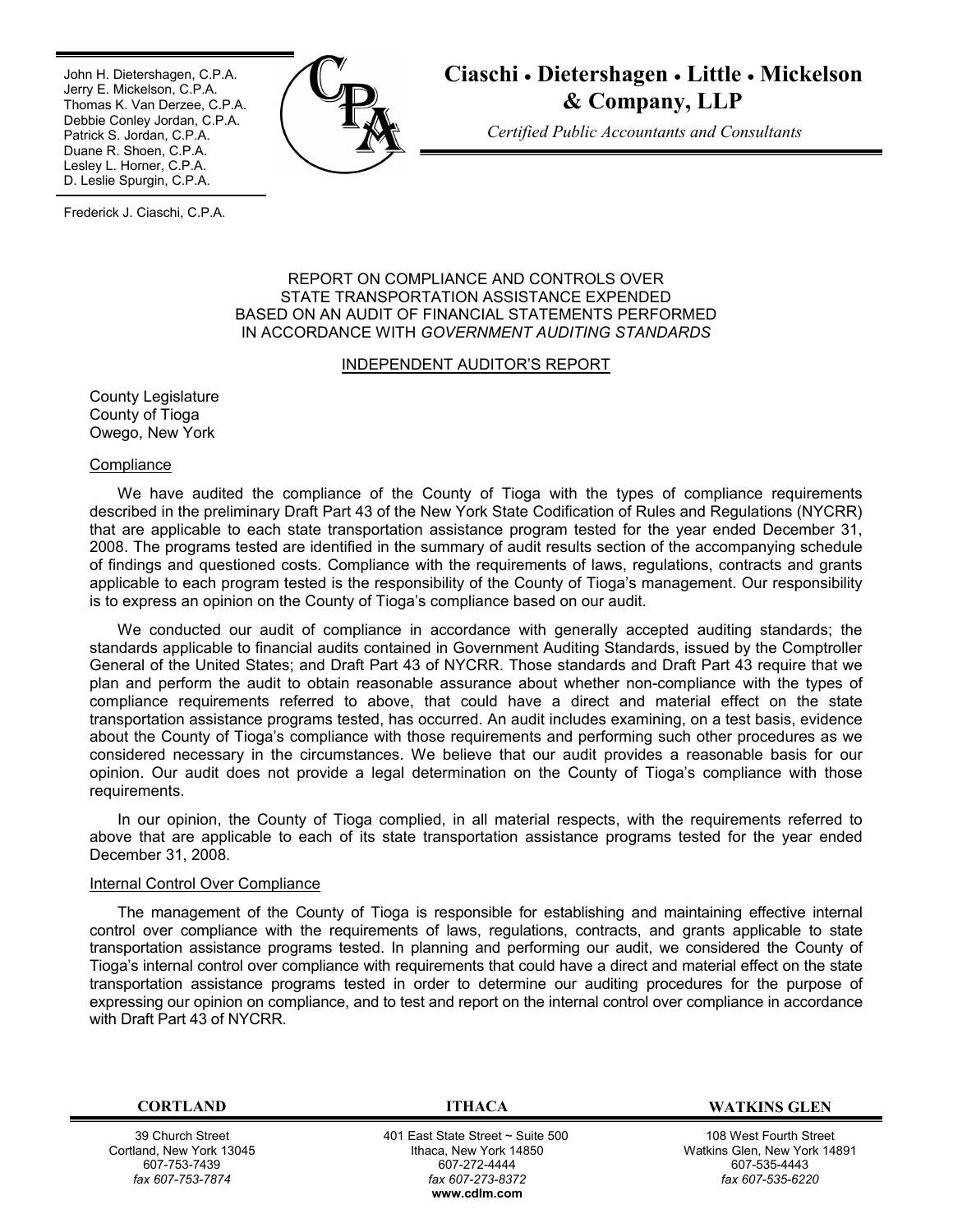Our consideration of the internal control over compliance would not necessarily disclose all matters in the internal control that might be material weaknesses. A material weakness is a reportable condition in which the design or operation of one or more of the internal control components does not reduce to a relatively low level the risk that non-compliance with applicable requirements of laws, regulations, contracts, and grants, that would be material in relation to state transportation assistance programs tested, may occur and not be detected within a timely period by employees in the normal course of performing their assigned functions. We noted no matters involving the internal control over compliance and its operation that we consider to be material weaknesses.

#### Schedule of State Transportation Assistance Expended

We have audited the financial statements of the County of Tioga as of December 31, 2008 and for the year ended December 31, 2008, and have issued our report thereon dated September 8, 2009. Our audit was performed for the purpose of forming an opinion on the County of Tioga's financial statements taken as a whole. The accompanying schedule of state transportation assistance expended is presented for purposes of additional analysis as required by Draft Part 43 of NYCRR, and is not a required part of the basic financial statements. Such information has been subjected to the auditing procedures applied in the audit of the financial statements and, in our opinion, is fairly stated, in all material respects, in relation to the financial statements taken as a whole.

This report is intended solely for the information and use of the County of Tioga's management and the New York State Department of Transportation. However, this report is a matter of public record and its distribution is not limited.

Cinschi, Dicturlagn, Little, Mickelson & Co., LLP

September 8, 2009 Ithaca, New York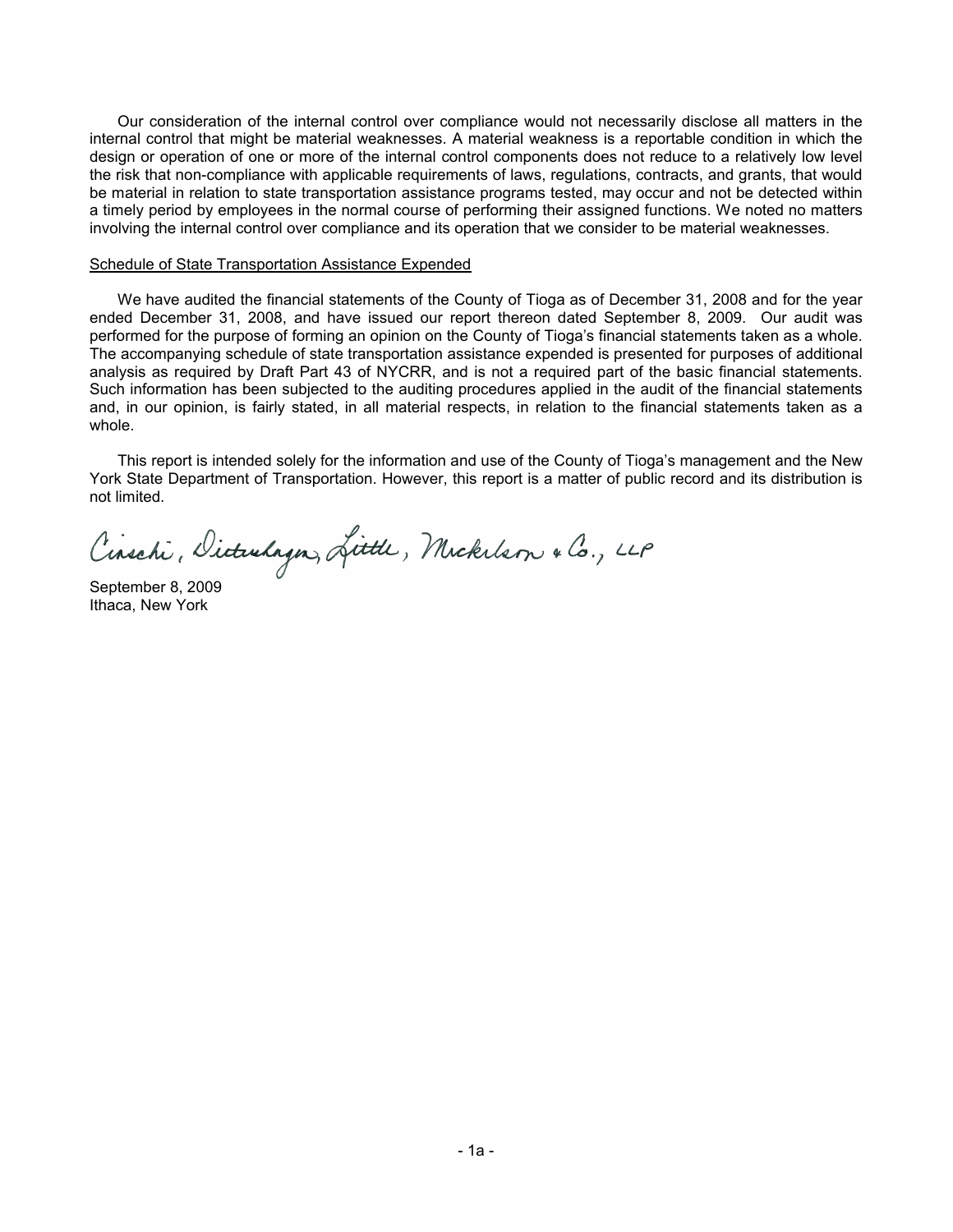#### COUNTY OF TIOGA SCHEDULE OF STATE TRANSPORTATION ASSISTANCE EXPENDED FOR THE YEAR ENDED DECEMBER 31, 2008

| Program Title                                                                                | <b>NYSDOT</b><br>Contract | Ref. Number   | <b>Expenditures</b> |
|----------------------------------------------------------------------------------------------|---------------------------|---------------|---------------------|
| Consolidated Local Streets and Highway<br>Improvement Program (CHIPS) - Capital<br>Component | (1)                       | (1)           | \$<br>1,026,971     |
| Marchiselli Aid                                                                              | D030053                   | PIN # 6753.22 | 186,346             |
| <b>State Transit Operating Assistance</b>                                                    |                           | (1)           | 690,107             |
| <b>Total State Transportation Assistance Expended</b>                                        |                           |               | 1,903,424           |

(1) Denotes unable to obtain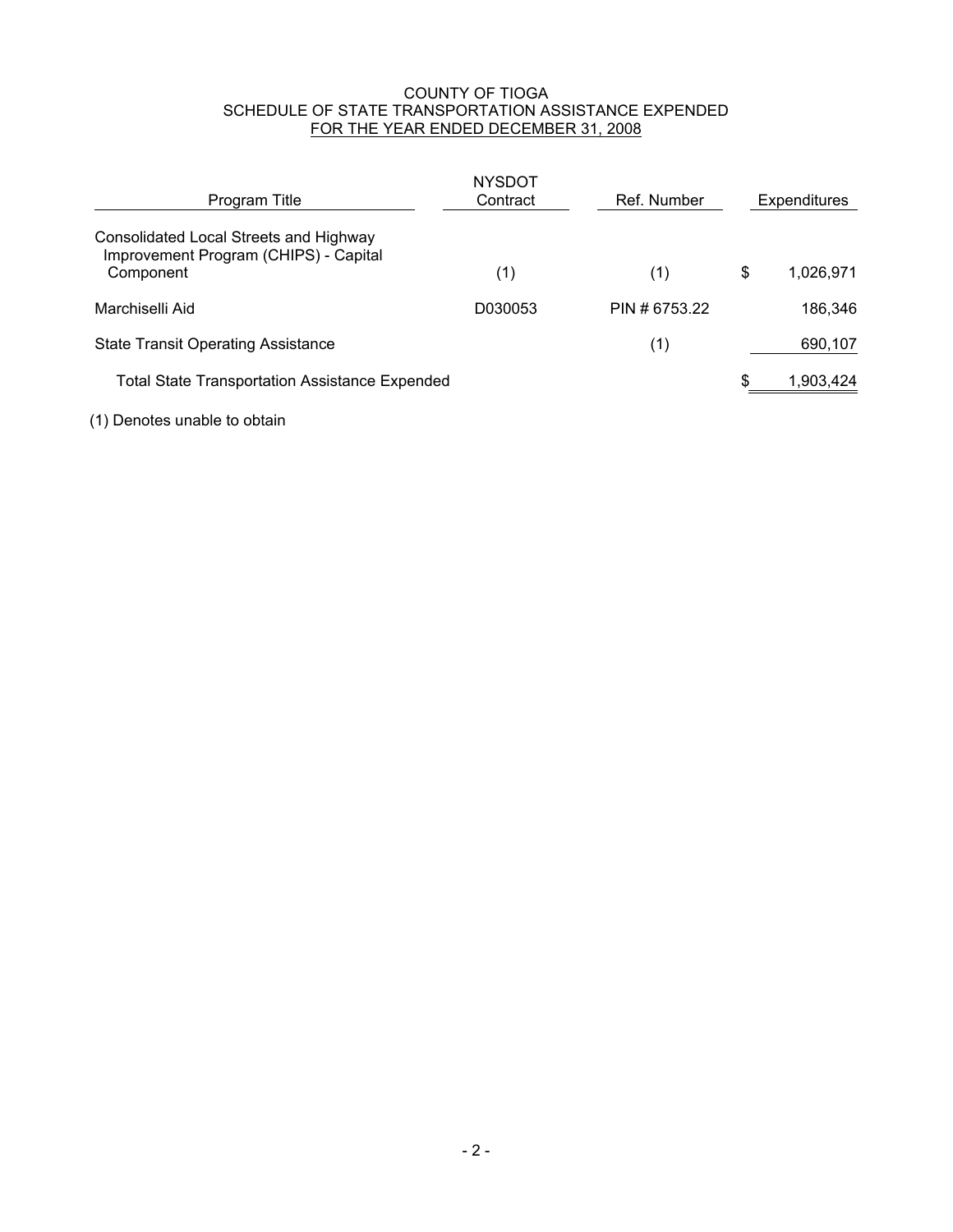#### COUNTY OF TIOGA NOTES TO SCHEDULE OF STATE TRANSPORTATION ASSISTANCE EXPENDED DECEMBER 31, 2008

## Note 1 - General

The accompanying Schedule of State Transportation Assistance Expended of the County of Tioga presents the activity of all financial assistance programs provided by the New York State Department of Transportation.

#### Note 2 - Basis of Accounting

The accompanying Schedule of State Transportation Expended is presented using the accrual basis of accounting.

## Note 3 - Matching Cost

The costs associated with the federal and local shares of the Marchiselli projects are not included in the reported expenditures.